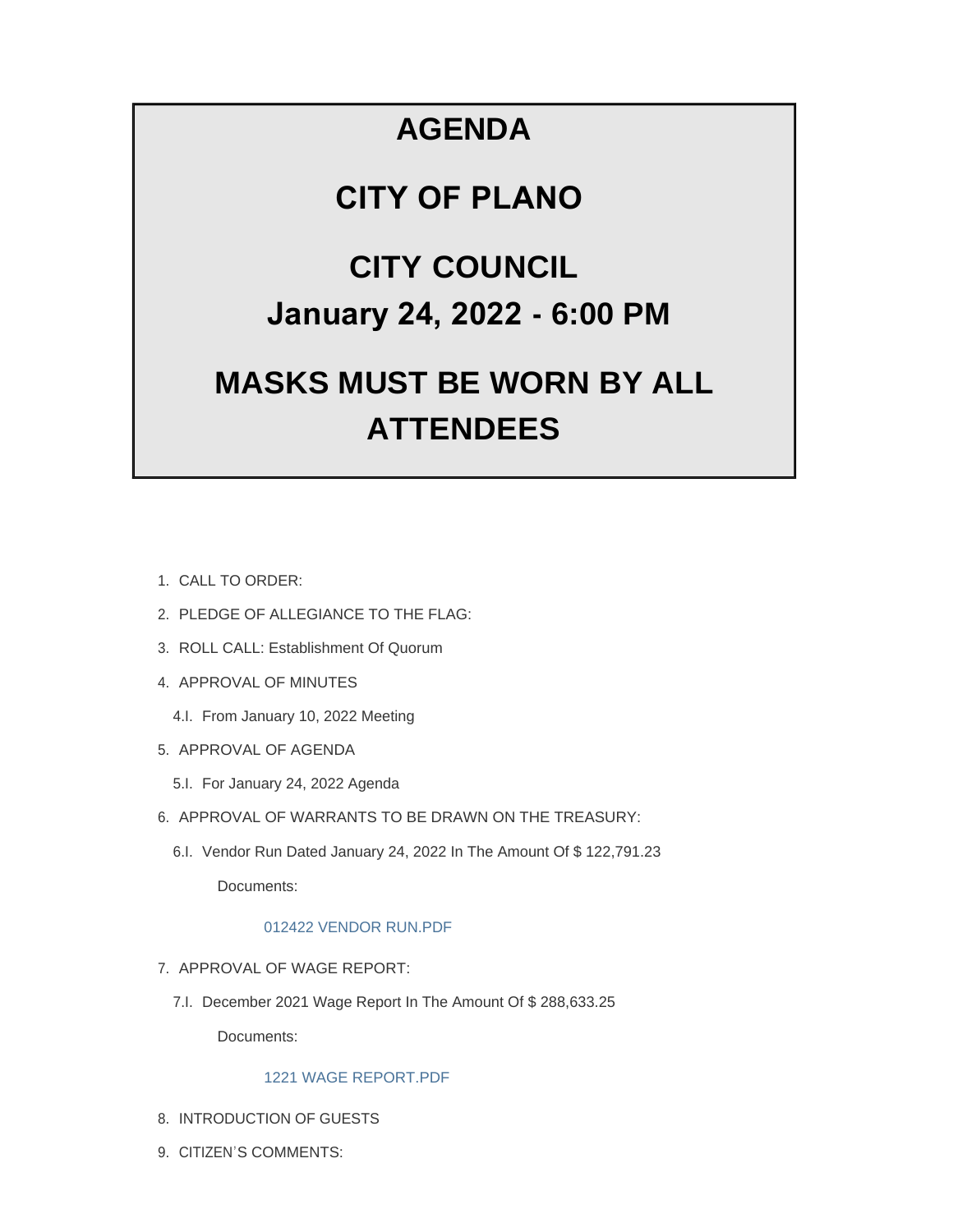- PLANO AREA CHAMBER OF COMMERCE: 10.
- 11. MAYOR'S REPORT:
	- 11.I. Confirm Hiring By The Police Commission Of Brian Hart As A Full Time Police Officer At A Salary Of \$ 67,192.63 Effective January 25, 2022 And Authorize The Mayor To Sign The Certificate Of Hire.

Documents:

#### [CERT OF HIRE.PDF](https://www.cityofplanoil.com/AgendaCenter/ViewFile/Item/8635?fileID=2438)

- 11.II. Confirm Hiring By The Police Commission Of Cory Christenson As A Full Time Police Officer At A Salary Of \$ 67,192.63 Effective February 9, 2022 And Authorize The Mayor To Sign The Certificate Of Hire.
- 11.III. Attorney Thomas Will Swear In The New Officers
- 12. CITY ATTORNEY'S REPORT: William Thomas
	- 12.I. Ordinance Authorizing The Sale Of Personal Property (Squad 1)

Documents:

## [ORD SCRAPPING VEHICLE.PDF](https://www.cityofplanoil.com/AgendaCenter/ViewFile/Item/8638?fileID=2439)

12.II. Resolution - Authorize An Agreement With Deuchler (Selector Tank Mixer Project)

Documents:

## [RES DEUCHLER MIXER AGREEMENT.PDF](https://www.cityofplanoil.com/AgendaCenter/ViewFile/Item/8639?fileID=2445)

12.III. Resolution - Execution Of An Agreement With Stafford (New Investigation Vehicle)

Documents:

## [RES VEHICLE PURCHASE.PDF](https://www.cityofplanoil.com/AgendaCenter/ViewFile/Item/8640?fileID=2440)

- CITY CLERK'S REPORT: Kathleen Miller 13.
	- 13.I. Sales & Related Taxes For October 2021; \$ 168,687.74; Up \$ 15,655.92 From Same Time Last Year
	- MFT For November 2021 Current Unobligated Balance \$ 1,607,371.16 13.II.
- CITY TREASURER'S REPORT: Zoila Gomez 14.
	- 14.I. November 2021 Treasurer's Report In The Amount Of \$10,970,812.48

Documents:

## [1121 TREASURERS REPORT.PDF](https://www.cityofplanoil.com/AgendaCenter/ViewFile/Item/8643?fileID=2441)

14.II. November 2021 Disbursements Were In The Amount Of \$718,624.64

Documents:

[1121 DISBURSEMENTS.PDF](https://www.cityofplanoil.com/AgendaCenter/ViewFile/Item/8644?fileID=2442)